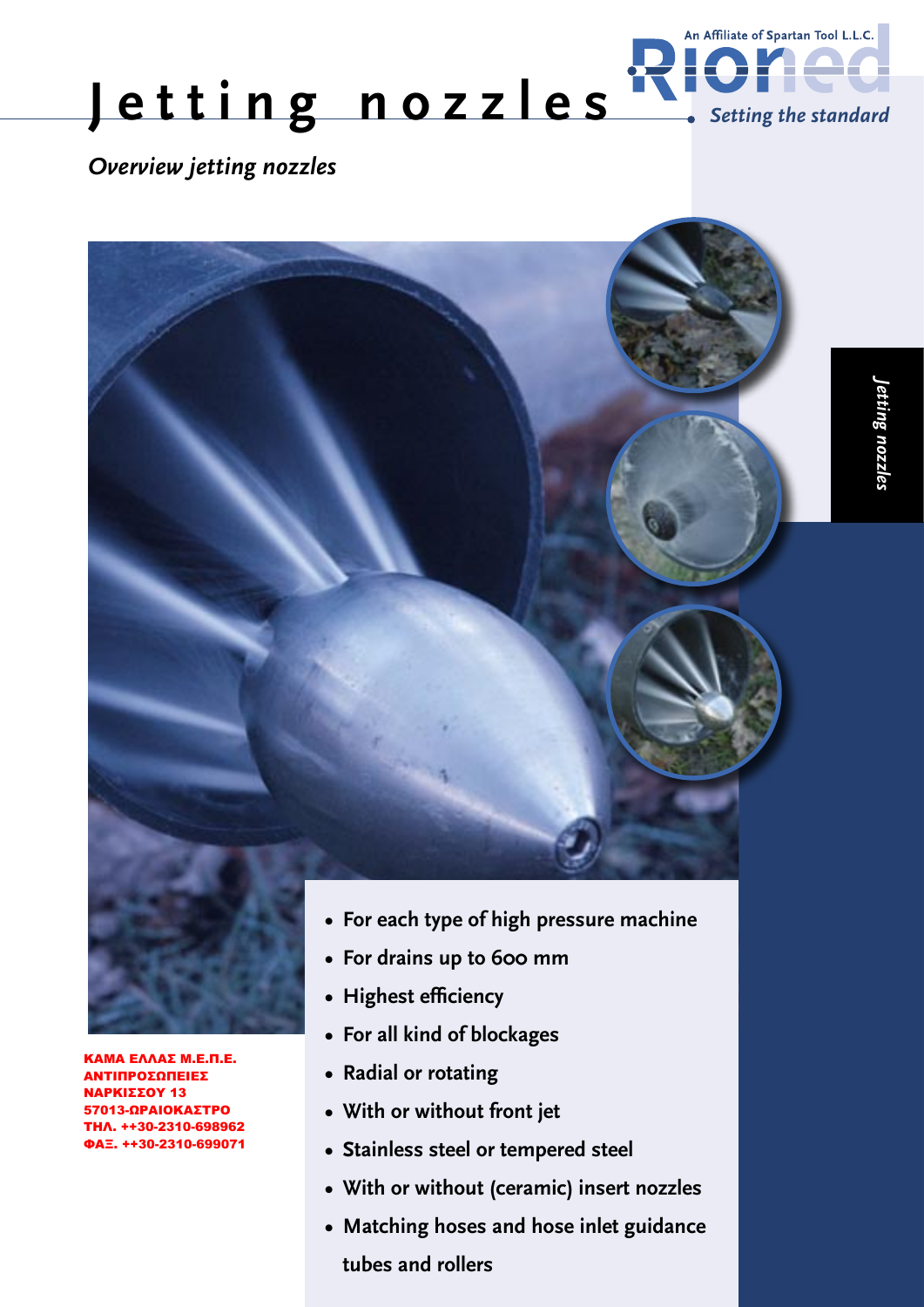Rioned can supply jetting nozzles for any type of high pressure jetting machine and has an extensive range of jetting nozzles in all types and sizes; suitable for a diversity of blockages in drains up to 600 mm.

#### *Highest efficiency*

A good jetting nozzle contributes to a maximum efficiency of high pressure jetting machines. This means:

- thorough cleaning,
- optimal rinsing effect,
- high to very high traction,
- minimal loss of pressure,
- short cleaning time,
- high performance velocity from water jets,
- low friction resistance,
- no damage to sewer pipes.

Rioned supplies jetting nozzles that meet the highest efficiency demands.

#### *For all kind of blockages*

Each cleaning job requires a specific approach. That is why Rioned has a diverse range of jetting nozzles. Because of the design, some are better for unblocking, others for cleaning the drain wall. Radial jetting nozzles for example, usually perform well in unblocking: the static jet streams increase the traction. Rotating jetting nozzles on the other hand spray in all directions and are the best drain cleaners. They are often used to do some extra cleaning after unblocking a drain, to prevent new blockages. Some jetting nozzles are made for obstructions in or around the house that are caused by deposits of grease or soap. Others are armed with chains or steel wires to handle the most difficult jobs like the descaling of lime, cement or concrete, hard grease and smaller roots.

Rioned also has several special jetting nozzles in its assortment for very specific situations, like root cutters and sand shoes.

#### *Open or blind*

An open jetting nozzle has forward and rear facing holes. The forward jet streams do the unblocking and the rear jet streams provide traction. A blind jetting nozzle has rear facing holes only for the best traction.

#### *Stainless steel or tempered steel*

Rioned jetting nozzles are super solid. They are made of stainless or tempered steel. Only the sand shoes are made out of another material: the small ones out of the relatively light weight aluminium and the bigger ones are of bronze so that they are heavy enough to stay at the bottom of a sewer.

#### *Insert nozzles*

Most jetting nozzles have insert nozzles that can be replaced. After a while the holes (the nozzles) wear out because of the water power. Then the jetting nozzle loses pressure. The lifetime of a jetting nozzle can be increased substantially by replacing the insert nozzles. There are steel as well as ceramic insert nozzles. Those with the ceramic inner layer are even more resistant to wear.

#### *Matching hoses and hose inlet guidance tubes and rollers*

Several circumstances contribute to the efficiency of a jetting nozzle. For example the size of the jetting nozzle compared to the size of the drain that has to be cleaned and the power of the pump (pressure and litres / minute).

Very important, but often forgotten, is the hose. Its length and diameter can improve or interfere with the performance of the jetting nozzle. The correct length and diameter of the hose determines performance.

That is why Rioned also supplies matching hoses in a good quality: reliable, smooth, flexible and durable.

To avoid hose damage at the entrance of a drain, there are also several types of hose inlet guidance tubes and rollers available.

# *Radial jetting nozzles*

### **Standard jetting nozzle**

Rioned delivers standard nozzles with each new high pressure jetting machine. They belong to the basic equipment and are mainly used for working on deposits of grease and soap in pipes in or around the house.

|       | Diameter 16 - 50 mm                                               |
|-------|-------------------------------------------------------------------|
|       | <b>Length</b> $17 - 60$ mm                                        |
|       | Design stainless steel, open and blind                            |
|       | Flow range $10 - 120$ lpm $/2 - 27$ gpm                           |
|       | Pressure max. 300 bar / 4350 psi                                  |
|       | <b>Connection</b> 1/8", $1/4$ ", $3/8$ ", $3/4$ ", $1/2$ ", $1$ " |
| Usage | drains with $\varnothing$ 32 - 250 mm                             |
|       | 90°-curves starting from 110 mm                                   |

### **S31 jetting nozzle**

The shorter version of the Standard jetting nozzle; also meant for unblocking pipes n or around the house. It has a strong jet stream for good cleaning. However, the S31 can move through curves and smaller pipes better because of its shorter length.

| ZIC                   |                                               |
|-----------------------|-----------------------------------------------|
| Diameter 34 mm        |                                               |
| <b>Length</b> $31$ mm |                                               |
|                       | <b>Design</b> stainless steel, open and blind |
|                       | <b>Flow range</b> 30 - 120 lpm / $7 - 27$ gpm |
|                       | Pressure max. 300 bar / 4350 psi              |
| Connection            | 1/2"                                          |
| Usage                 | drains with $\varnothing$ 75 - 250 mm         |
|                       | 90°-curves starting from 90 mm                |
|                       |                                               |

### **Front jetter**

This jetting nozzle has only 1 front jet and no jet stream backwards. Therefore it is best used to clean wells and pumps or to push forward the sludge through the pipes.

| Diameter 28 mm |                                         |
|----------------|-----------------------------------------|
| Length         | $85 \, \text{mm}$                       |
| Design         | precious steel, blind (no holes at      |
|                | the rear)                               |
|                | Water flow $30 - 400$ lpm $/7 - 89$ gpm |
| Pressure       | max. 200 bar / 2900 psi                 |
| Connection     | 1/2"                                    |

### **High yield jetting noz**

Combines traction with cleaning capacity. Its high yield comes from a built-in chamber that limits the loss of pressure in the jetting nozzle. Its cleaning capacity comes from two spray rings giving jet streams at different angles.

| <u>ung nozzie</u>                                    |
|------------------------------------------------------|
| Diameter 38 mm                                       |
| <b>Length</b> $46$ mm                                |
| Design stainless steel, open and blind               |
| Water flow $\left(40 - 120 \right)$ lpm / 9 - 27 gpm |
| Pressure max. 300 bar / 4350 psi                     |
| 1/2"                                                 |
| drains with $\varnothing$ 90 - 300 mm                |
| 90°-curves starting from 110 mm                      |
|                                                      |

### **Sand shoe**

Designed to clear away sand and stones. Because of their shape, they remain flat on the bottom of the sewer. Therefore they are extremely suitable to clean the bottom of wider drains. They are capable to replace many times their own weight of sand and stones. To achieve the highest efficiency, always use a sand shoe in combination with a rotating coupling.

|                   | <b>Width</b> $97 - 160$ mm                     |
|-------------------|------------------------------------------------|
| Length            | 195 - 260 mm (without coupling)                |
|                   | Design aluminium / bronze, open                |
|                   | <b>Water flow</b> 30 - 400 lpm / $7 - 89$ gpm  |
|                   | Pressure max. 200 bar / 2900 psi               |
| <b>Connection</b> | $1/2$ ", $3/4$ ", $1$ "                        |
| <b>Usage</b>      | drains with $\varnothing$ starting from 250 mm |
|                   | 90°-curves starting from 250 mm                |
|                   |                                                |

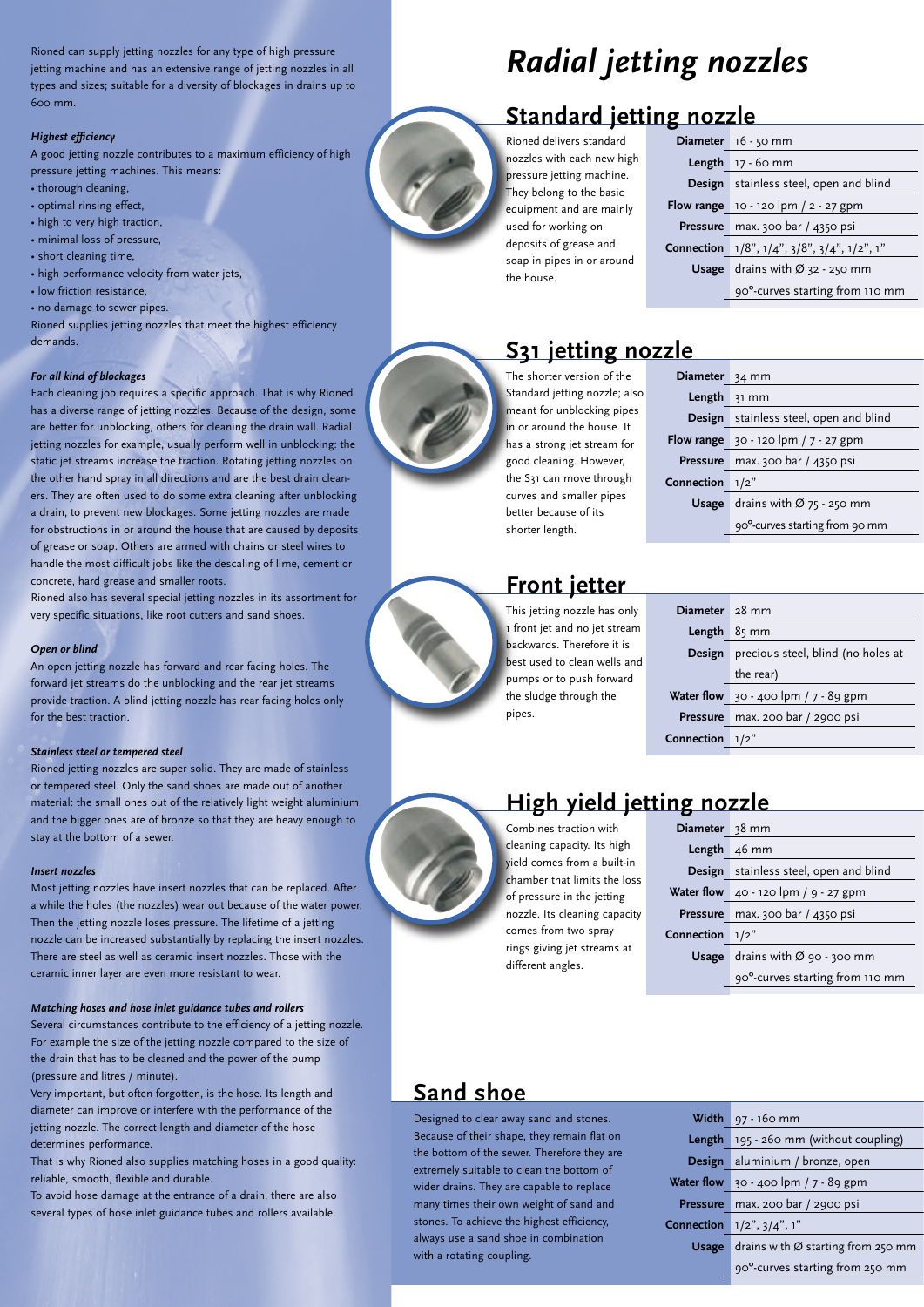

## **Rocket jetting nozzle black**

A jetting nozzle with a huge traction and very powerful jet streams that make it ideal for longer pipes. It is also available with a front jetter.

| Diameter 60 mm |                                        |
|----------------|----------------------------------------|
| Length         | 120 mm                                 |
| Design         | tempered steel, open with insert       |
|                | nozzles                                |
|                | Water flow 40 - 120 lpm / 9 - 27 gpm   |
|                | Pressure max. 300 bar / 4350 psi       |
| Connection     | 1/2"                                   |
| Usage          | drains with $\varnothing$ 100 - 400 mm |
|                | 90°-curves starting from 200 mm        |

### **Granate jetting nozzle**

A standard jetting nozz for pipes with a bigger diameter. It also has an excellent traction.

| le | <b>Diameter</b> | 50 mm                                 |
|----|-----------------|---------------------------------------|
|    | Length          | 75 mm                                 |
|    |                 | Design stainless steel, open          |
|    |                 | with insert nozzles                   |
|    |                 | Water flow 40 - 120 lpm / 9 - 27 gpm  |
|    | Pressure        | max. 300 bar / 4350 psi               |
|    | Connection      | 1/2"                                  |
|    | Usage           | drains with $\varnothing$ 90 - 250 mm |
|    |                 | 90°-curves starting from 150 mm       |
|    |                 |                                       |



### **Torpedo jetting nozzle**

It looks like the Granate jetting nozzle, but is much bigger and is made for wider pipes. The Torpedo has more jets at the rear for even more traction.

The tapering jetting nozzle that is best for difficult obstructions. It cuts, breaks and and removes them. The Quatro set is also the best solution for ice in

the pipes.

| Diameter 75 mm |                                                                                    |
|----------------|------------------------------------------------------------------------------------|
| Length         | 125 mm                                                                             |
|                | <b>Design</b> stainless steel, open                                                |
|                | with insert nozzles                                                                |
|                | <b>Water flow</b> $\overline{40}$ - $\overline{400}$ lpm / $\overline{9}$ - 89 gpm |
|                | Pressure max. 300 bar / 4350 psi                                                   |
|                | <b>Connection</b> 1" (if necessary adapter ring 1" to                              |
|                | $1/2$ " or $3/4$ ")                                                                |
| Usage          | drains with $\varnothing$ 150 - 500 mm                                             |
|                | 90°-curves starting from 200 mm                                                    |



### **Quatro set jetting nozzle**

|       | Diameter 18 - 50 mm                      |
|-------|------------------------------------------|
|       | <b>Length</b> $28 - 85$ mm               |
|       | Design tempered steel, open              |
|       | Water flow $17 - 400$ lpm $/ 4 - 89$ gpm |
|       | Pressure max. 300 bar / 4350 psi         |
|       | Connection 1/8", 1/4", 1/2", 3/4", 1"    |
| Usage | drains with $\varnothing$ 32 - 500 mm    |
|       | 90°-curves (depending on the             |
|       | size) starting from 50 mm                |
|       |                                          |

# *Nozzle sets*

Rioned has two complete jetting nozzle sets available for those who always want to have the right tools at hand for all kind of blockages: the Basic and the Professional. The Basic contains all jetting nozzles that everybody should have. The Professional is for more difficult jobs and is equipped with jetting nozzles for bigger and more powerful high pressure jetting machines.



#### *The Basic contains:*

- Two mini jetting nozzles 1/8" (open and blind) suitable for a mini high pressure jetting hose
- S31
- High efficiency jetting nozzle
- Front jetter
- Granate jetting nozzle
- Quatro set
- Rotating jetting nozzle stainless steel
- Nozzle needles
- Universal lubricating oil



#### *The Profiset contains:*

- Two mini jetting nozzles 1/8" (open and blind) suitable for a mini high pressure jetting hose • S31
- 
- High efficiency jetting nozzle
- Front jetter
- Rotating jetting nozzle tempered steel
- Tornado
- Quatro set
- Torpedo
- Sand shoe
- Nozzle needles
- Universal lubricating oil



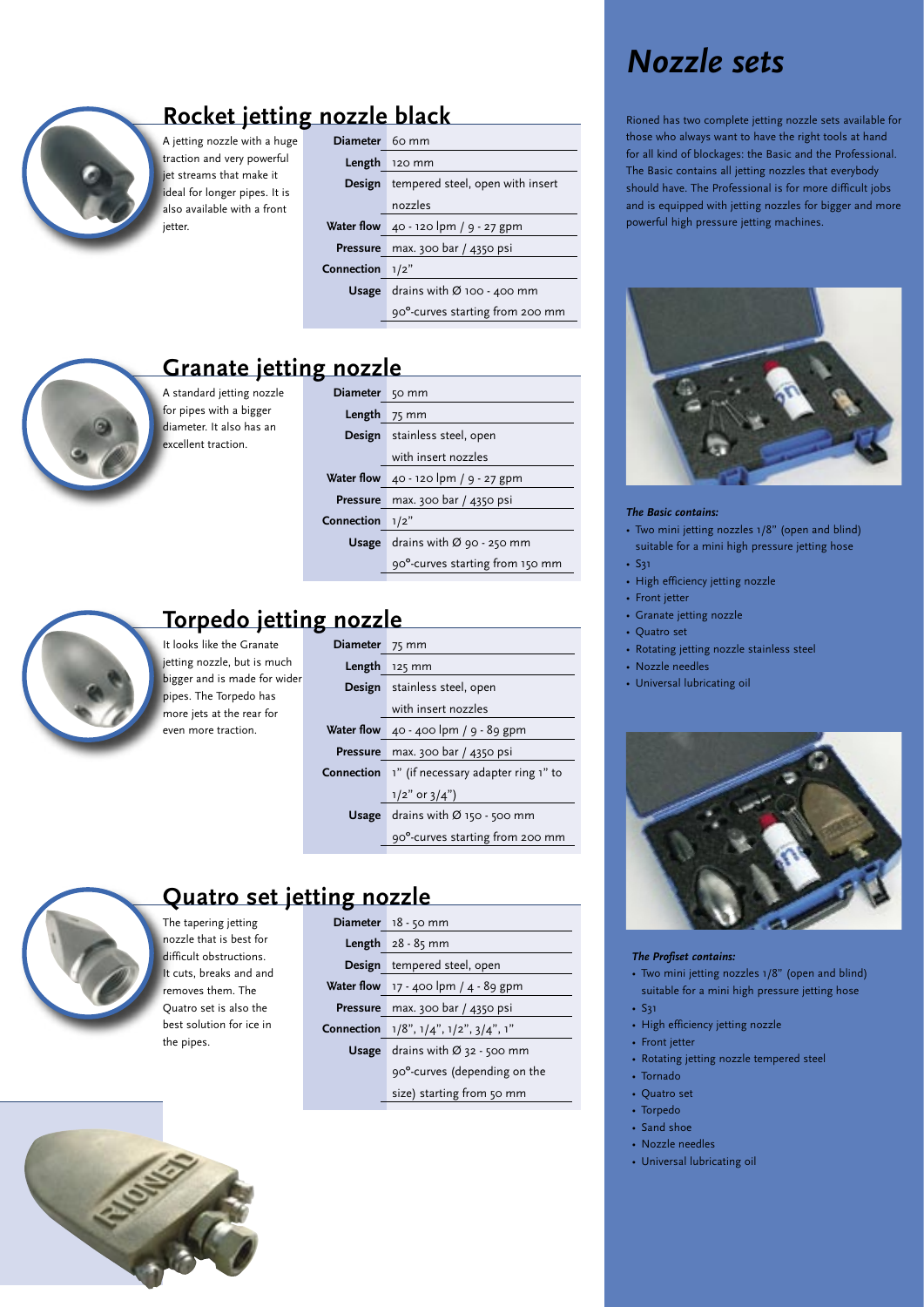# *Rotating jetting nozzles*

### **Standard rotating jetting nozzle stainless steel**

Rotating jetting nozzle that cleans away deposits of soap and grease and leaves drains streak-free.

#### Diameter 40 mm

#### Length 8<sub>5</sub> mm

**Design** stainless steel, steel insert nozzles

**Water flow** 40 - 120 lpm / 9 - 27 gpm

**Pressure** max. 300 bar / 4350 psi

**Connection** 1/2"

**Usage** drains with Ø 90 - 200 mm

90º-curves starting from 110 mm



### **Standard rotating jetting nozzle tempered steel**

Rotating jetting nozzle made of tempered steel with ceramic insert nozzles.

| Diameter 40 mm |                                               |
|----------------|-----------------------------------------------|
| Length         | $85 \, \text{mm}$                             |
|                | <b>Design</b> stainless steel, ceramic insert |
|                | nozzles                                       |
|                | Water flow 10 - 400 lpm / 2 - 89 gpm          |
|                | Pressure max. 300 bar / 4350 psi              |
|                | Connection 1/8", 1/4", 3/8", 1/2"             |
| Usage          | drains with $\varnothing$ 32 - 250 mm         |
|                | 90°-curves starting from 110 mm               |
|                |                                               |

**Blizzard jetting nozzle** The 'all-in-one' jetting nozzle. With its hydraulic tempered front jet it drills itself through blockages. The rotating partition prevents spinning and limits the spraying of the water. Therefore the Blizzard has more power and is capable to clean the whole drain wall. It is available in four different sizes and with attachment to extend or centralize the jetting nozzle: the Centralizer and the

**Mini Small Large Extra Large**

3 - 10 gpm 6 - 17 gpm 9 - 33 gpm 42 - 67 gpm **Pressure** 275 / 4000 275 / 4000 550 / 8000 200 / 3000 bar/psi

75 mm 110 mm 250 mm 300 mm

**Diameter** 48 48 79 107 mm **Length** 67 112 191 231 mm

Super Centralizer.

 **Water flow** 15 - 45 lpm 27 - 75 lpm 42 - 150 lpm 190 - 300 lpm

**Connection**  $3/8$ "  $1/2$ "  $1/2$ " or  $3/4$ " 1"

**Usage** drains with Ø 75 - 900 mm 90º-curves starting from:

**Design** stainless steel, open



### **Tornado jetting nozzle**

The 'super unblocker'. This jetting nozzle has a special construction with a rotating ceramic part so that the water comes out in the form of a cone. This cone drills away any obstructions. At the same time the Tornado has an excellent traction.

| Diameter 39 mm |                                          |
|----------------|------------------------------------------|
| Length         | 64 mm                                    |
|                | Design stainless steel, open with insert |
|                | nozzles                                  |
|                | Water flow 30 - 120 lpm / 7 - 27 gpm     |
|                | Pressure max. 300 bar / 4350 psi         |
| Connection     | 1/2"                                     |
| Usage          | drains with $\varnothing$ 75 - 200 mm    |
|                | 90°-curves starting from 110 mm          |

### *An ideal couple*

Equipped with the Tornado and the Blizzard you can solve nearly all obstruction problems!



light-weight. It hits, cuts and scrapes through everything. The Buster is delivered as a set with a body and three jetting nozzles provided with:

- Link chains for hardened blockages (limescale, cement or concrete)
- Industrial chains, sharp enough to tackle grease or smaller roots
- Steel wires to scrape the pipes clean.

The set also contains a cutting point to drill through blockages.

| Diameter 50 mm                  |                                                        |
|---------------------------------|--------------------------------------------------------|
| <b>Length</b> $65 \, \text{mm}$ |                                                        |
|                                 | <b>Design</b> tempered stainless steel, open and blind |
|                                 | Water flow $30 - 120$ lpm $/7 - 27$ gpm                |
|                                 | Pressure 80 - 300 bar / 1130 - 4230 psi                |
| Connection $1/2$ "              |                                                        |
|                                 | <b>Usage</b> drains with $\varnothing$ 80 - 250 mm     |
|                                 | $90^{\circ}$ -curves starting from Ø 90 mm             |
|                                 | Rotation speed depending on the capacity of the        |
|                                 | machine                                                |
|                                 |                                                        |

**Rotation speed** 300 - 500 200 - 500 150 - 300 150 - 300 rpm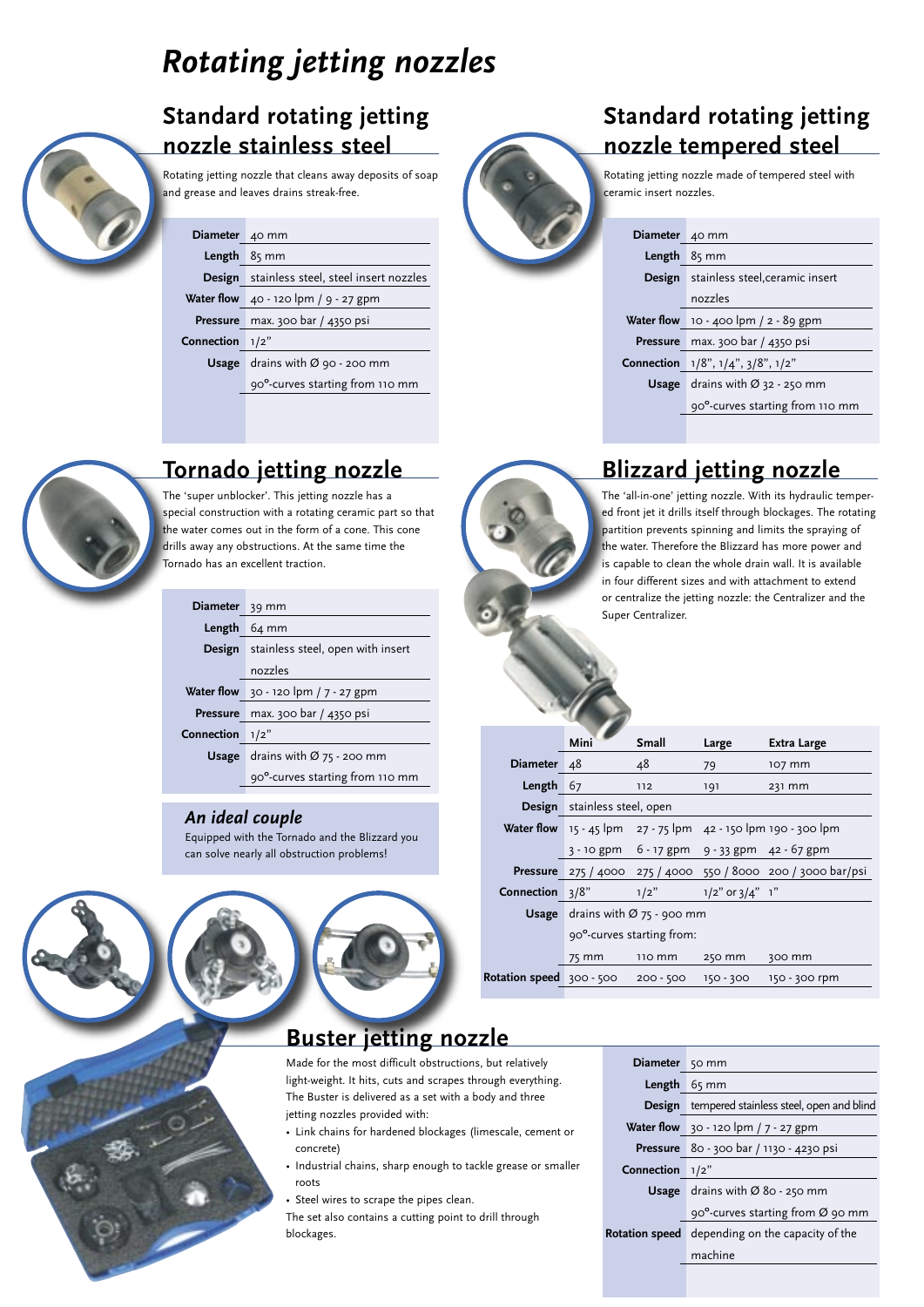

*Hydraulic root cutter*

|                    | Hydraulic root cutter                                                 | Hydraulic root cutter Maxi             |  |  |  |
|--------------------|-----------------------------------------------------------------------|----------------------------------------|--|--|--|
|                    | Diameter starting from 100 mm                                         | starting from 150 mm                   |  |  |  |
|                    | <b>Length</b> 200 mm (knife included)                                 | 310 mm (knife included)                |  |  |  |
|                    | Design knives tempered steel                                          | tempered steel                         |  |  |  |
|                    | open                                                                  | open                                   |  |  |  |
|                    | Water flow 40 - 120 lpm / 9 - 27 gpm                                  | 135 - 230 lpm / 30 - 51 gpm            |  |  |  |
|                    | Pressure max. 140 bar / 2100 psi                                      | max. 140 bar / 2100 psi                |  |  |  |
| Connection $1/2$ " |                                                                       | $3/4$ ", 1"                            |  |  |  |
|                    | <b>Usage</b> drains with $\varnothing$ 100 - 350 mm                   | drains with $\varnothing$ 150 - 500 mm |  |  |  |
|                    | Standard knives Ø 100, 150 or 200 mm                                  | Ø 150, 200, 250, 300 or 375 mm         |  |  |  |
|                    | <b>Optional knives</b> $\varnothing$ 125, 225 or 250 mm               |                                        |  |  |  |
|                    | Standard skids Ø 100, 150 or 200 mm<br>Ø 150, 200, 250, 300 or 375 mm |                                        |  |  |  |
|                    | <b>Optional skids</b> $\varnothing$ 125, 225 or 250 mm                |                                        |  |  |  |

The best solution for drains that are blocked by roots, hard grease, compacted sand or soil.

The Rioned root cutters are powerful, reliable and easy to use. They consist of a central body with knives in different sizes and matching skids to keep them centralized in the drain. The knives have sharp angular teeth at front and rear. Rioned supplies two types: there is a standard root cutter as well as the Maxi. The Maxi is for high pressure jetting machines and combination units with more water flow and bigger connections.

All root cutters come as a complete set in a carrying box.

- Each set contains:
- standard knives
- standard skids
- transport box
- grease/waternipple • mounting set
- grease gun





# *High pressure hoses*

*Maxi*

The high pressure hose has to be adjusted to the water flow and the pressure of the machine. That is why for each high pressure jetting machine, Rioned gives advice about the length and the (inside) diameter of the hose. Do always follow this advice in order to obtain the highest efficiency of the machine and the jetting nozzle. In longer hoses, the water gets more resistance; using a hose that is too long,

therefore causes an unnecessary loss of pressure. If the hose is too narrow, there is a loss of pressure too. And if the hose is too wide for the machine (a wrong inside diameter), the jet stream also loses power.

Rioned supplies reliable and smooth hoses in different sizes. They are special hoses for cleaning work, very flexible, resistant to high pressure, and fit for drains with a diameter up to 600 mm. These hoses are made of a flexible rubber compound and all have a steel inside coating to make them even more reliable and resistant to wear. The outside is smooth so that they have less resistance and are more hygienic than for example textile hoses.

| Inside diameter    | Length                                     | Coupling                  |  |  |
|--------------------|--------------------------------------------|---------------------------|--|--|
| $NW 5 (= 3/16")$   | 10, 15 or 20 m                             | $1/8$ " x $1/8$ "         |  |  |
| NW 6 $(=1/4")$     | 10, 15 or 20 m                             | $1/8$ " ext. $3/8$ " int. |  |  |
| NW 8 $( = 5/16'')$ | 10, 20 or 30 m                             | $1/4$ " x 3/8"            |  |  |
| $NW 10 (= 3/8")$   | 20, 30, 40 or 50 m                         | $2''$ x 1/2"              |  |  |
| $NW 13 (= 1/2")$   | 20, 40, 50, 60, 80, 100 or 120 m 2" x 1/2" |                           |  |  |
| NW 16 $(=5/8")$    | 80, 100 or 120 m                           | $2''$ x 1/2"              |  |  |
|                    |                                            |                           |  |  |

other lengths on request.

# *Hose inlet guidance*



Often a hose has to be pass sharp edges at the entrance or the inside of a drain. The hose scrapes along these sharp edges, which causes unnecessary wear. This

happens also inside the drain, at the link between the vertical and the horizontal pipes.

Special accessories have been developed to prevent such damage: the hose inlet guidance tubes and rollers.

Rioned supplies them in different types:

- A metal guidance that is put over the edges of the train, protecting the hose at the inlet of the drain.
- A metal guidance that can be brought into the drain to guide the hose at the bottom of the drain. This guidance protects the hose at the link between the vertical and the horizontal pipes.
- A plastic guidance that is also led into to the drain to protect the hose at the bottom of the drain.

For most of them the principal is the same: nylon rollers guide the hose into the drain so that it does not touch the edges. The inlet guidance's are suitable for are all

Rioned high pressure hoses: from NW 5 until NW 16.